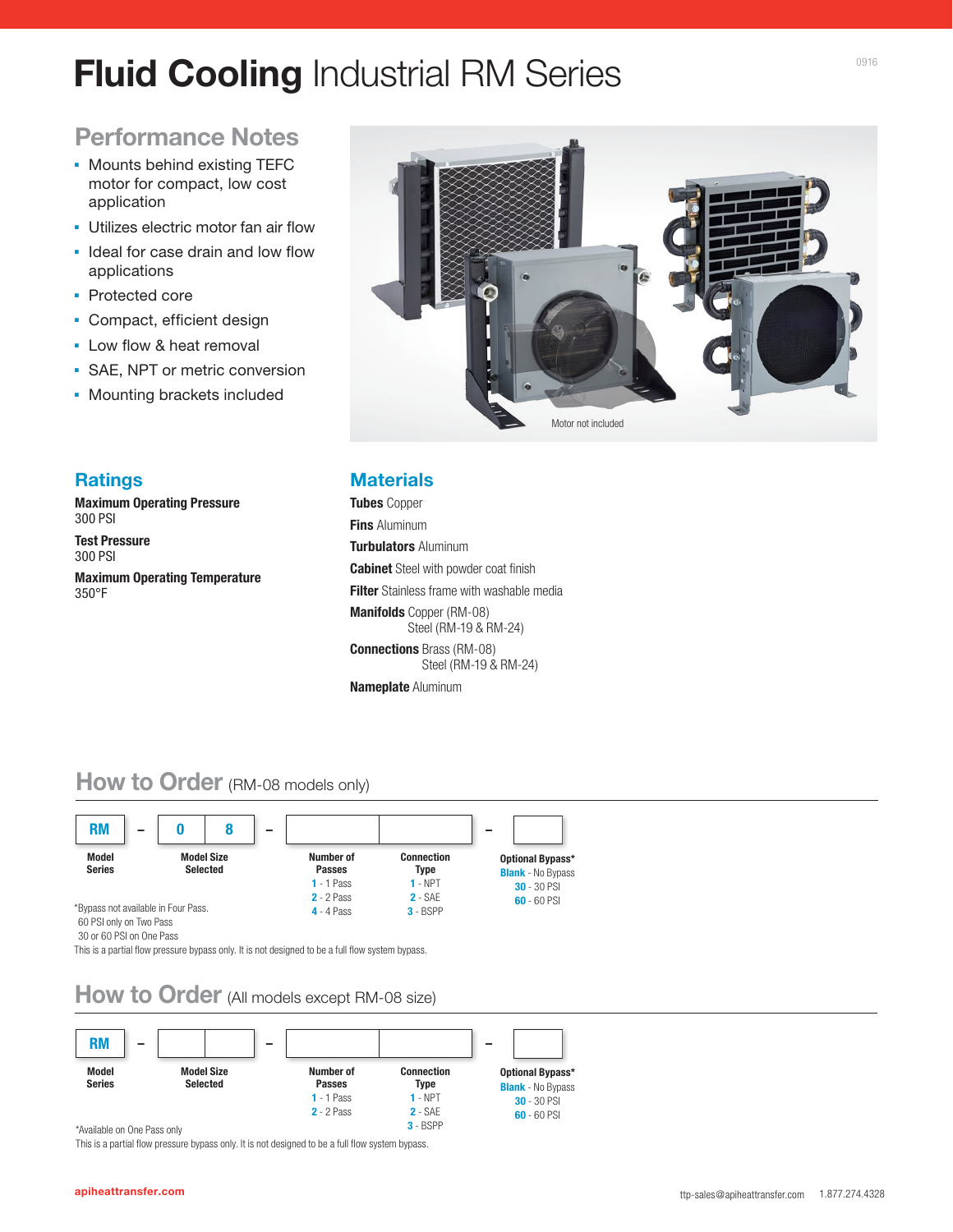# **Dimensions**

### **RM-08-1 One Pass**



**RM-08-4 Four Pass**



### **RM-19-1, RM-24-1**

**One Pass**



### **RM-19-2, RM-24-2**

**Two Pass**

**RM-08-2 Two Pass**

5.33

.34 DIA HOLE 1 EACH BRKT

7.38 DIA

13.12

8.75

BRACKETS ADJUST<br>.75 & 1.75 UP OR 1.00 DOWN<br>FROM POSITION SHOWN

3.12

"IN"

4.00

3.22 1/2 NPT #8 SAE 1/2 BSPP 2 PLACES

.25

GASKET

CORE GUARD

AIR FLOW

 1.50  $231$ 

0

÷.  $\bullet$   $\bullet$ 

Ó

9.39

4.71



|         |       |       |              |       |       |            |                      |            | G                   |       |       |                     |       |      |       |                |
|---------|-------|-------|--------------|-------|-------|------------|----------------------|------------|---------------------|-------|-------|---------------------|-------|------|-------|----------------|
| Model   | A     | B     | $\mathbf{r}$ | D     | E     | <b>SAE</b> | NPT &<br><b>BSPP</b> | <b>SAE</b> | NPT&<br><b>BSPP</b> | н     |       | $\overline{u}$<br>N |       | M    | 'N.   | Weight<br>LBS. |
| RM-19-1 | 13.62 | 16.00 | 5.11         | 10.31 | 5.00  | #12        | .75                  | 3.05       | 4.12                | 13.96 | 7.38  | 6.81                | 10.38 | 5.81 | 7.50  | 16             |
| RM-19-2 | 13.62 | 16.50 | 5.11         | 4.31  | 6.00  | #12        | .75                  | 3.05       | 4.12                | 13.96 | 7.38  | 6.81                | 10.31 | 5.81 | 7.50  | 16             |
| RM-24-1 | 19.62 | 24.75 | 5.85         | 16.31 | 23.25 | #12        | .75                  | 3.05       | 4.12                | 21.44 | 10.72 | 9.81                | 14.62 | 8.56 | 12.00 | 31             |
| RM-24-2 | 19.62 | 24.75 | 5.85         | 4.31  | 2.00  | #12        | .75                  | 3.05       | 4.12                | 21.44 | 10.72 | 9.81                | 14.62 | 8.56 | 12.00 | 31             |

*NOTE: All dimensions in inches. We reserve the right to make reasonable design changes without notice.*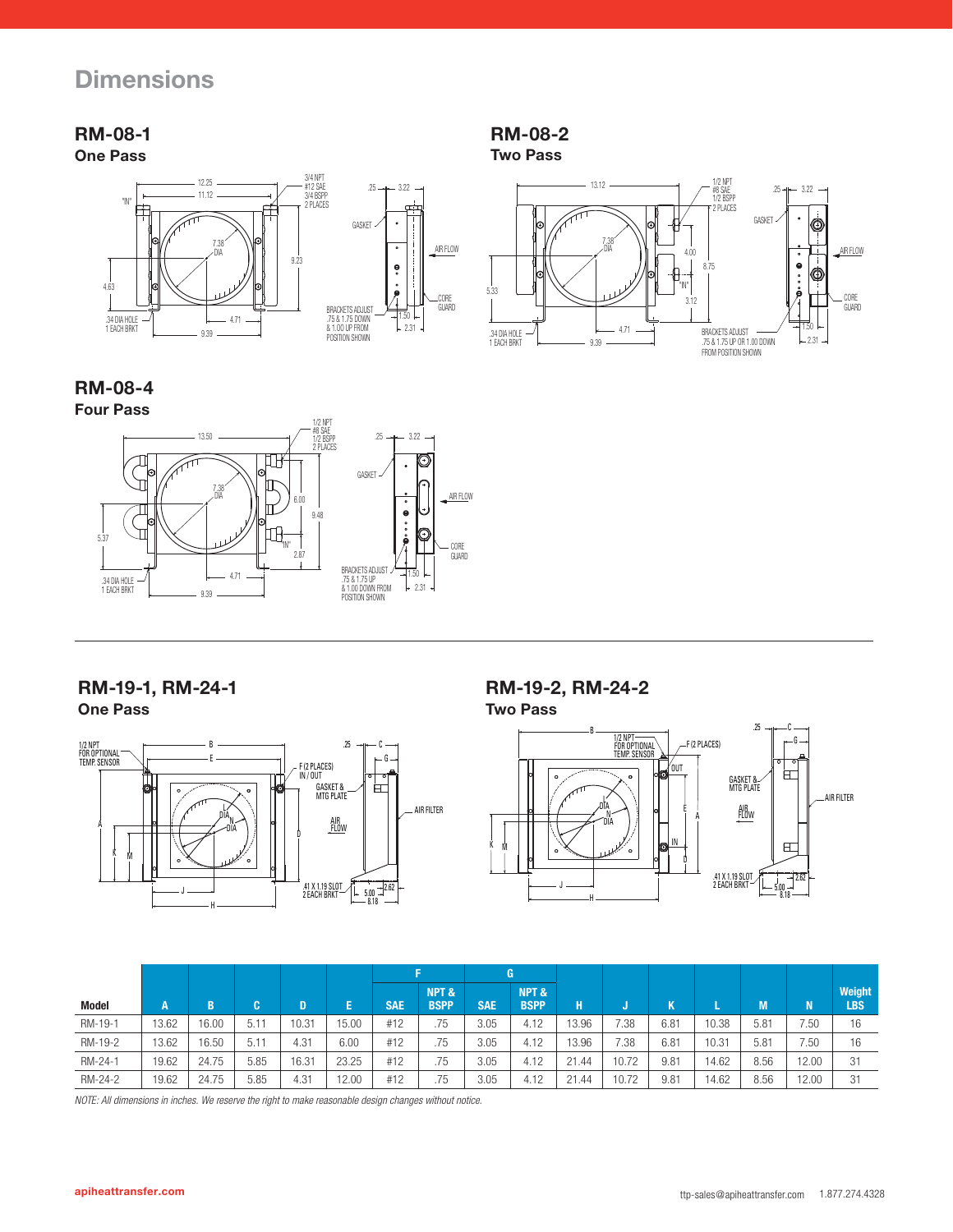# **Performance Curves**



# **Selection Procedure**

Performance Curves are based on 50SSU oil leaving the cooler 40°F higher than the ambient air temperature used for cooling and 1800 RPM motor speed. This is also referred to as a 40°approach temperature.

**STEP 1 Determine the Heat Load.** This will vary with different systems, but typically coolers are sized to remove 25 to 50% of the input nameplate horsepower.

> (Example: 100 HP Power Unit x .33 = 33 HP Heat load. For 1200 RPM motors, multiply Heat Load by 1.5.)

If BTU/HR is known: 
$$
HP = \frac{BTU/HR}{2545}
$$

**STEP 2 Determine Approach Temperature.**

Desired oil leaving cooler °F – Ambient air temp. °F = Actual Approach

**STEP 3** Determine Curve Horsepower Heat Load. Enter the information from above:

> Horsepower heat load x  $\frac{40 \times CV}{4000}$  = Curve Horsepower Actual Approach

**STEP 4 Enter curves** at oil flow through cooler and curve horsepower. Any curve above the intersecting point will work.

### **STEP 5 Determine Oil Pressure Drop from Curves:**

 $\bullet$  = 5 PSI  $\blacksquare$  = 10 PSI  $\blacktriangle$  = 20 PSI Multiply pressure drop from curve by correction factor found in oil  $\triangle P$  correction curve.

### **Desired Reservoir Temperature**

**Return Line Cooling:** Desired temperature is the oil temperature leaving the cooler. This will be the same temperature that will be found in the reservoir.

**Off-Line Recirculation Cooling Loop:** Desired temperature is the oil temperature entering the cooler. In this case, the oil temperature change must be determined so that the actual oil leaving temperature can be found. Calculate the oil temperature change (oil  $\triangle$  T) with this formula: Oil  $\triangle T = (BTU's/HR) / (GPM$  Oil Flow x 210).

To calculate the oil leaving temperature from the cooler, use this formula: Oil Leaving Temp. = Oil Entering Temp  $-$  Oil  $\triangle$  T.

This formula may also be used in any application where the only temperature available is the entering oil temperature.

**Oil Pressure Drop:** Most systems can tolerate a pressure drop through the heat exchanger of 20 to 30 PSI. Excessive pressure drop should be avoided. Care should be taken to limit pressure drop to 5 PSI or less for case drain applications where high back pressure may damage the pump shaft seals.

### **Oil Temperature**

Typical operating temperature ranges are:

| Hydraulic Motor Oil          | 110°-130°F |
|------------------------------|------------|
| <b>Hydrostatic Drive Oil</b> | 130°-180°F |
| Bearing Lube Oil             | 120°-160°F |
| Lube Oil Circuits            | 110°-130°F |